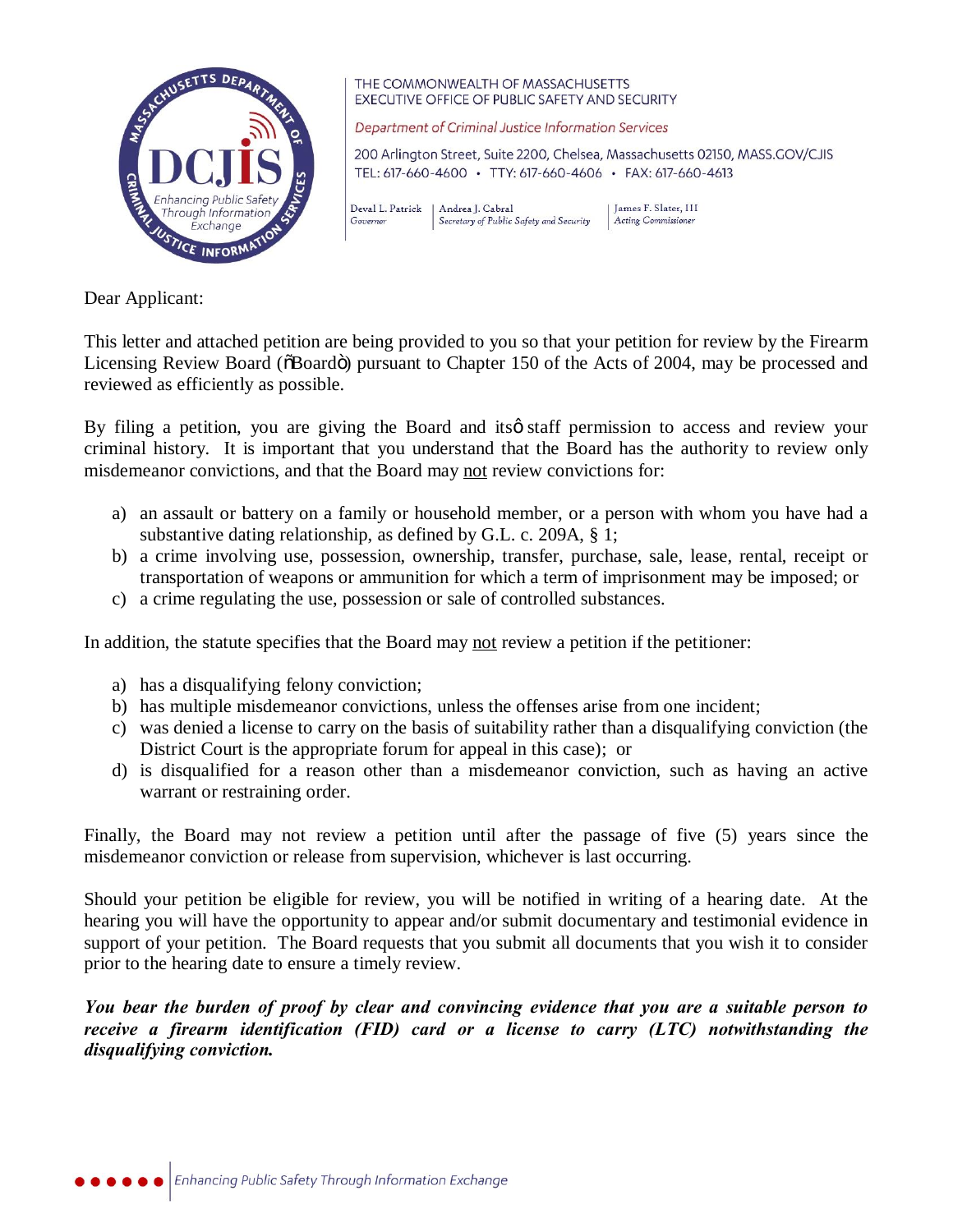We have included a list of documents (attached) required to be included with your petition. While it is not necessary to retain the services of an attorney to represent you at the hearing, you should feel free to do so if you so choose.

Please note that if your petition is successful, and the Board determines that you are a suitable candidate for a LTC or FID card, you must still apply to your local police chief for the LTC or FID card, and the final determination on issuing is made by the licensing authority.

Complete petition packages can be forwarded to the address below. Incomplete petition packages will be returned to the petitioner.

Firearm Licensing Review Board Dept. of Criminal Justice Information Services 200 Arlington St., Suite 2200 Chelsea, MA 02150

Please be sure to have your signature on the petition notarized. Should you have any questions regarding this application or the supporting documentation, please contact the Department of Criminal Justice Information Services at 617-660-4782, or visit our web site at [www.mass.gov/cjis,](http://www.mass.gov/cjis) for more information.

Sincerely,

Michaela Dunne Director of the Firearms Records Bureau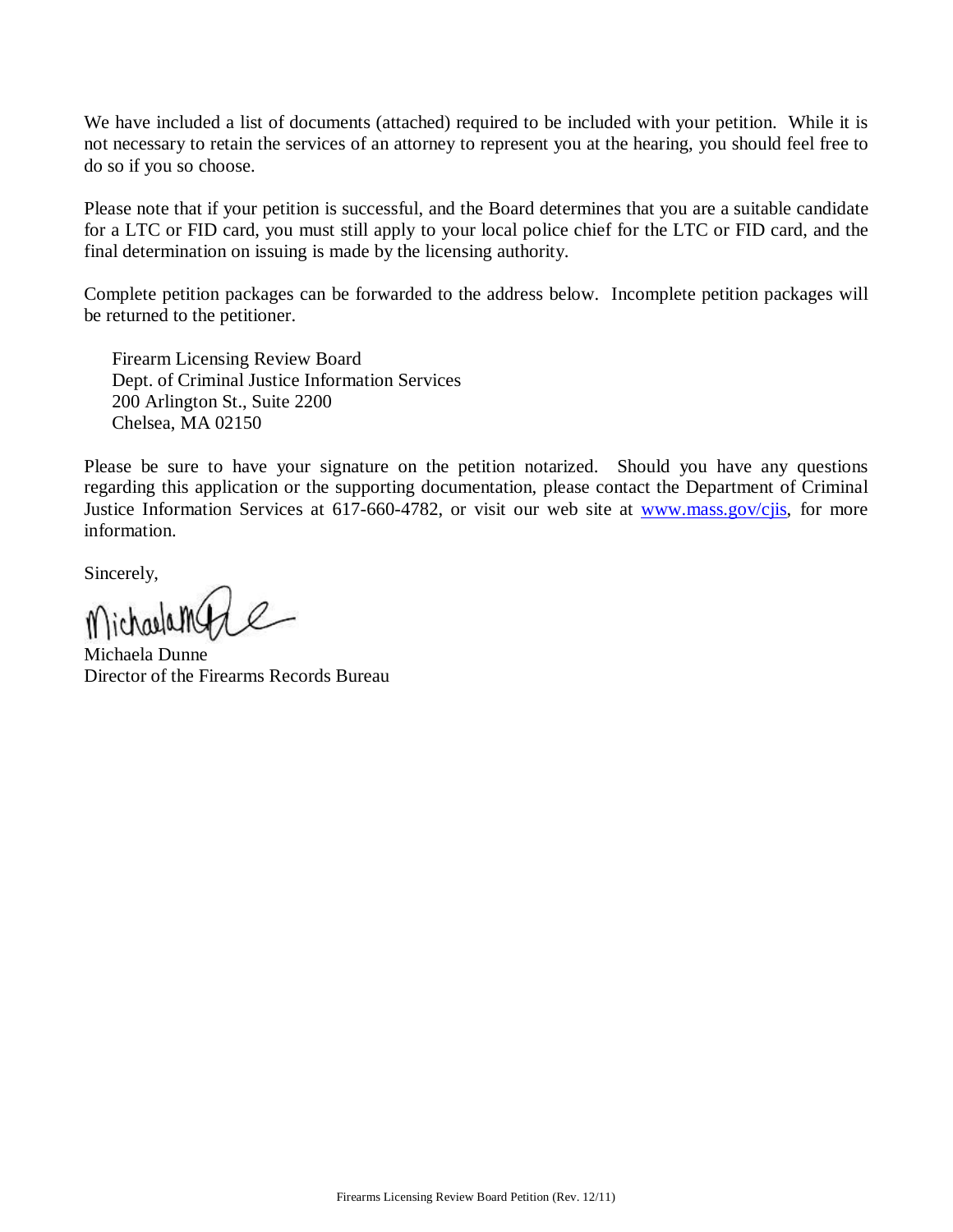# **Petition for Review by the Firearm Licensing Review Board**

**Pursuant to Chapter 150 of the Acts of 2004, you may petition the Firearm Licensing Review Board (Board) to determine whether you are eligible and suitable for a license to carry or firearm identification card relative to your misdemeanor conviction.**

### **All petitions should be mailed to the Firearm Licensing Review Board, Dept. of Criminal Justice Information Services (DCJIS), 200 Arlington Street, Suite 2200, Chelsea, MA 02150.**

| Individual making the petition: |      |           |        |        |     |                  |  |  |
|---------------------------------|------|-----------|--------|--------|-----|------------------|--|--|
| Name:                           | Last | First     |        | Middle |     | Date of Birth:   |  |  |
| <b>Current Address:</b>         |      |           |        |        |     |                  |  |  |
|                                 |      | Number    | Street |        |     | Apt. # or Unit # |  |  |
|                                 |      | City/Town |        | State  | Zip |                  |  |  |
| Home phone#:                    |      |           |        |        |     |                  |  |  |
| Cell phone #:                   |      |           |        |        |     |                  |  |  |

## YOU WILL NEED TO HAVE YOUR SIGNATURE NOTARIZED AT THE TIME OF SIGNING

I hereby attest that the information provided is true and accurate.

\_\_\_\_\_\_\_\_\_\_\_\_\_\_\_\_\_\_\_\_\_\_\_\_\_\_\_\_\_\_\_\_\_\_\_\_\_\_\_\_\_\_\_\_\_\_\_\_\_\_\_\_\_\_\_\_\_\_\_\_\_\_\_\_\_\_\_\_\_\_ **Petitioner's Signature**

### **AUTHENTICATION OF SIGNATURE BY NOTARY PUBLIC**

| $\sim$ |
|--------|
| ມມ.    |

The above-named \_\_\_\_\_\_\_\_\_\_\_\_\_\_\_\_\_\_\_\_\_\_\_\_\_\_\_, appeared before me, the undersigned authority, this  $\frac{d}{dx}$  day of  $\frac{1}{201}$ ,  $\frac{201}{x}$  and acknowledged the foregoing signature to be made of his or her own true free act and deed.

Notary public

My commission expires

\_\_\_\_\_\_\_\_\_\_\_\_\_\_\_\_\_\_\_\_\_\_\_\_\_\_\_

\_\_\_\_\_\_\_\_\_\_\_\_\_\_\_\_\_\_\_\_\_\_\_\_\_\_\_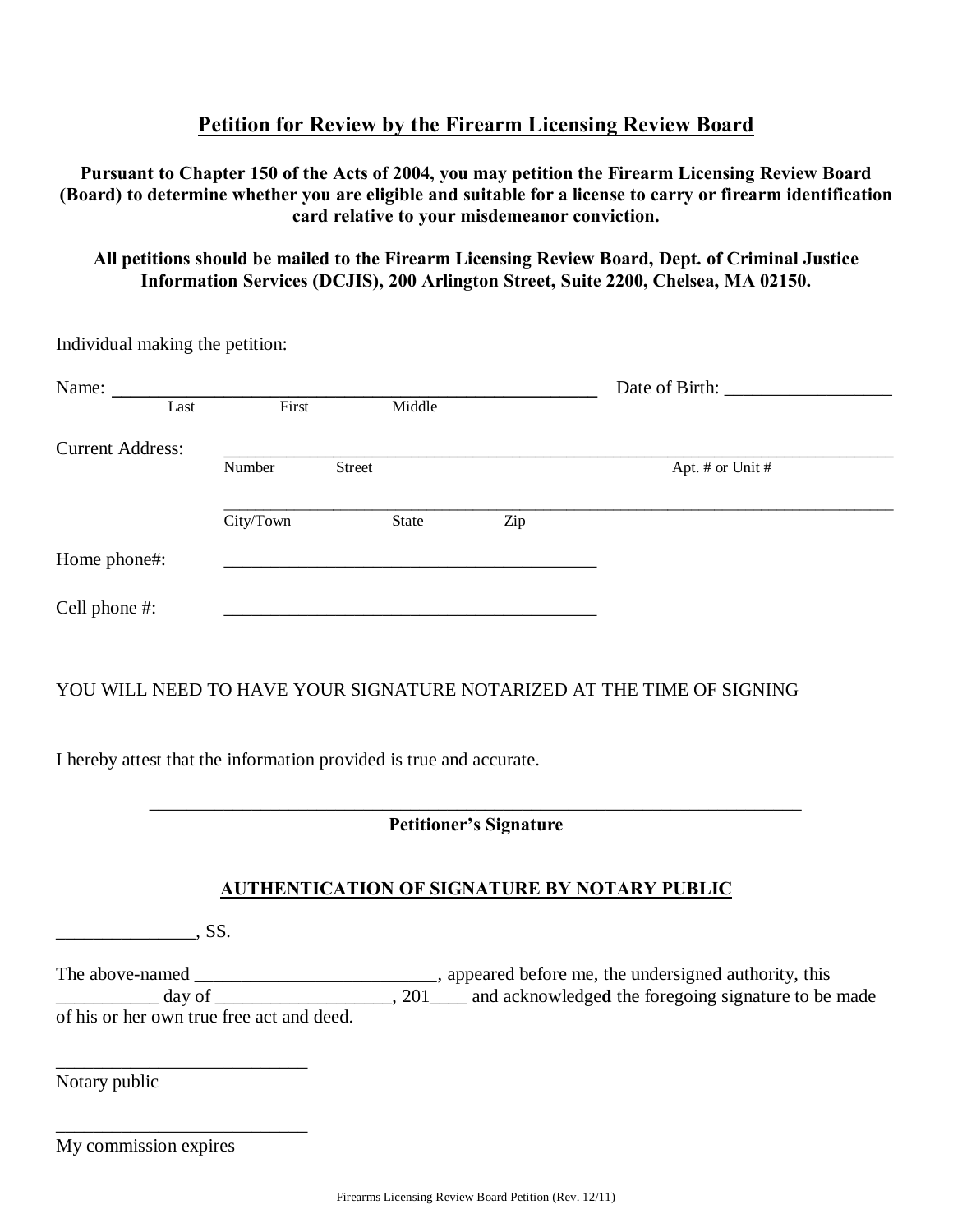# **Hearing Procedure and Supporting Documentation**

The Firearm Licensing Review Board ( $\delta$ Board $\ddot{\sigma}$ ) conducts quasi-judicial, administrative hearings. The hearings are formal in nature and the rules of evidence apply. The Board is comprised of 6 members appointed from various state agencies and organizations. All hearings are recorded and a transcript can be purchased by the petitioner.

The Board has subpoena powers and may call witnesses to provide information about your petition and your criminal background. The Board will provide you with all documentation and witness lists approximately 2 weeks prior to your hearing. This information will arrive by mail in the form of a petitioner packet. You should review all information in the packet prior to the day of your hearing.

At the hearing, you bear the burden of proof by clear and convincing evidence that you are a suitable person to receive a firearm identification (FID) card or a license to carry (LTC) notwithstanding the disqualifying conviction. In reaching a decision, the Board will rely on your testimony, witness testimony, documents provided by Board staff and the documents that you submit as detailed below:

The following are **required** documents to include with your petition:

#### 1. **The notarized petition.**

- 2. **\$100 fee.** Only bank checks or money orders are acceptable forms of payment.
- 3. **A copy of the LTC or FID card application which has been submitted to your local police department.** This may be a copy of the application which has been denied, or a new application with evidence (i.e. date received stamp) that the application has been received at the police department.
- 4. **A written statement, including specific proof and/or examples that demonstrate, by clear and convincing evidence, why you believe you are a suitable person to possess a firearms license**. You statement should include a narrative of the facts and circumstances that led to your disqualifying conviction and, if you have additional criminal charges, the facts and circumstances of those cases. .
- 5. **A certified copy of the criminal conviction(s) that disqualifies you from being eligible to have a FID or LTC (you can obtain this from the trial clerk's office of the courthouse in which you were convicted)**. If you are unable to obtain the docket, you should include a written statement from the clerk indicating that the docket is unavailable.
- 6. **The arrest report pertaining to the conviction may be submitted from the police department that investigated the case**. You will need to ask that the police department certify that the report is an official business record pursuant to G.L. c. 233, § 78. The police department may need to redact information that is confidential by statute prior to giving you the report. If you are unable to obtain the police report, you should include a written statement from the police department indicating that the report is unavailable.
- 7. **A list of witnesses, if any, that you plan on calling at the hearing to testify, specifying each witness' full name, address and date of birth.**